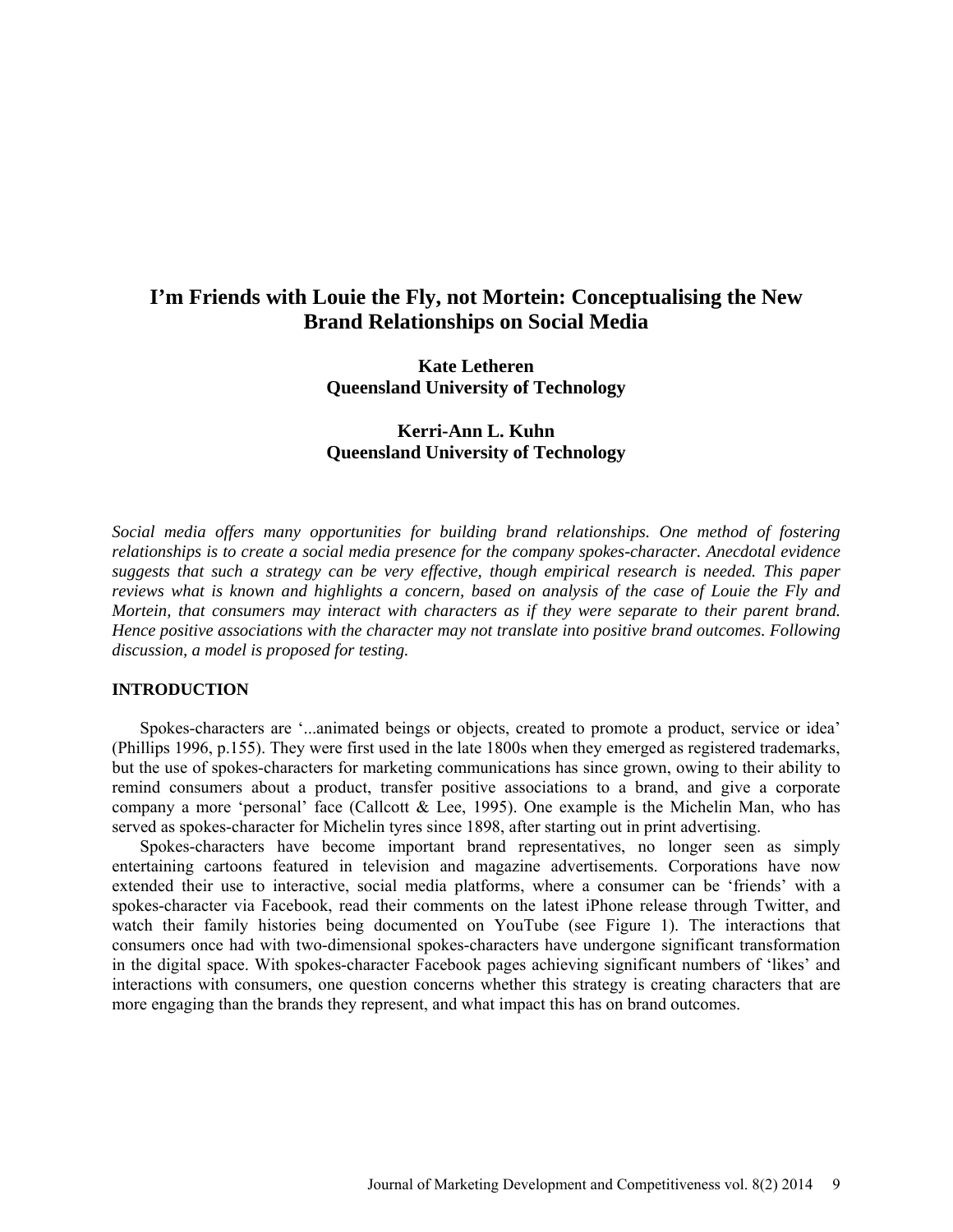# **FIGURE 1 MS BROWN'S SOCIAL MEDIA PRESENCE**



# **INTERACTIVE SPOKES-CHARACTERS AND ANTHROPOMORPHISM**

One of the great benefits of creating a social media presence for spokes-characters is that it allows characters to interact one-on-one with consumers, which can help foster relationships, particularly when anthropomorphism occurs. Based on the Theory of Mind, which describes the ability to attribute a 'mind' to someone or something (Frith & Frith, 2005), anthropomorphism is a cognitive bias exhibited by humans when they attribute human personality characteristics, free will or intentionality to non-human agents (Kwan & Fiske, 2008), such as cartoon characters. Character interactivity can trigger anthropomorphism (e.g., Kim & Sundar, 2012), leading to positive consumer responses. For instance, Phillips and Lee (2005) found that interactive spokes-characters on company websites positively increased perceived entertainment, social presence and website liking beyond what was achieved by static spokes-characters on such websites. Social media sites, however, make anthropomorphism more likely, as they facilitate not only interactivity, but also make it possible for one to see personality, free will or intentionality in a non-human agent (Kwan & Fiske, 2008). Consider for example the following tweet from Ms Green to Ms Brown of the M&M's spokes-characters, which shows personality, free will and intentionality:

#### *"Red says he and Yellow are hanging out this weekend. [@mmsbrown,](https://twitter.com/mmsbrown) you want a girls weekend?! :)"*

When there is a shift from seeing brands as representations of impersonal corporations to characters full of life and personality, consumers may begin to interact with them as if they were human. A recent study conducted by LeBel and Cooke (2008) found that consumers participate in the narratives surrounding spokes-characters, by using their own imaginations to assign numbers of children or types of cars to spokes-characters they favour. Anthropomorphism can result in consumers seeing an agent (a spokes-character) as deserving of consideration and respect (Epley, Waytz & Cacioppo, 2007), leading to moral care and concern for the agent (Waytz, Cacioppo & Epley, 2010). Further, when brands are anthropomorphised, consumers may begin to emulate behaviours that they perceive as consistent with that brand personality (Aggarwal & McGill, 2012). Indeed, has been suggested that once a mind has been perceived in an object, the responses of an individual to this object may become just as complex as responses to another human being (Kim & McGill, 2012).

Recent research has indicated that the tendency to see characters and other non-human agents as 'real' may also be based around fulfilling social needs (Epley et al., 2008; Gardner & Knowles, 2008), which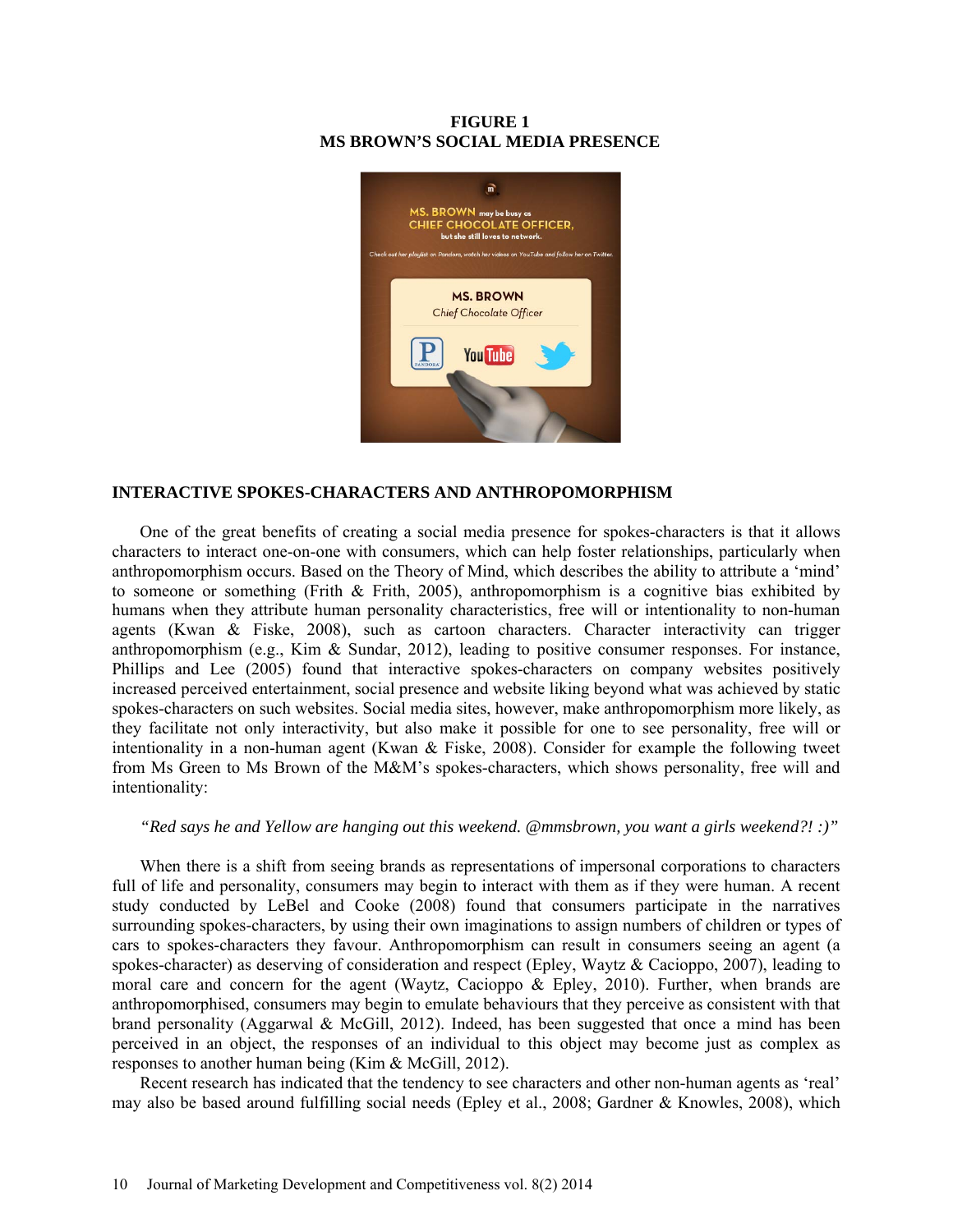can be well-facilitated through social interaction over the internet (e.g., Shaw & Gant, 2002) and social media channels (e.g., Ryan & Xenos, 2011). These channels require no physical contact, hence consumers may have Facebook friends that they have never met in person, and never speak to in an offline context, yet they perceive these relationships as 'real', not purely 'virtual'. Similarly, these relationships may be fostered with spokes-characters who are more humanised in the online space.

As a result of the opportunities that social media channels like Facebook and Twitter offer for relationship-building with spokes-characters, there is a lot of discussion in the practitioner literature about the positive outcomes for brands. For example, comparethemarket.com claims its market share doubled after introducing meerkat character Aleksandr Orlov and his social media presence (Costa, 2010). They attribute Aleksandr Orlov with making the company one of the most recognised in the saturated insurance market (Costa, 2010), which tends to be characterised by low consumer engagement. But beyond anecdotal evidence, scarce attention has been given to empirical research that investigates what is likely to be a complex interplay of factors between the consumer, a spokes-character and the brand.

# **BRAND VERSUS CHARACTER ENGAGEMENT**

The digital environment broadly, and interactive social media such as Facebook and Twitter specifically, allow consumers unprecedented choice in how they 'engage' with an object; or in other words, 'the level of an individual customer's motivational, brand-related and context-dependent state of mind characterised by specific levels of cognitive, emotional and behavioural activity in direct brand interactions' (Hollebeek 2011, p.790). In the context of social media, a consumer directly interacts across cognitive, emotional and behavioural levels. But consumers may choose to interact with the parent company, the brand, the character or any combination of these. Spokes-characters can be perceived as more 'real' as a result of interactivity and anthropomorphism, which can lead to greater imaginative engagement on the part of the consumer (e.g., LeBel & Cooke, 2008), but with the character.

When reading and commenting on status updates and tweets from Ms. Brown, the latest spokes-candy for M&M's, the consumer is interacting with Ms. Brown, not Mars Inc. There is a certain suspension of disbelief that occurs, whereby comments from Facebook friends and Twitter followers are directed straight to Ms. Brown, perhaps without conscious recognition by consumers that they are engaging with a brand representative through a fictitious spokes-character, and not with a 'real' friend. The cross-over between the real and the fictitious, especially as a result of anthropomorphism, increases the complexity of the engagement that occurs. As a result, the goodwill towards a spokes-character may not always translate to goodwill towards the brand itself.

One recent example to illustrate concerns Louie the Fly. In 2011, Mortein launched a social media campaign designed to encourage consumers to vote on whether to kill or save Louie: their iconic spokescharacter that was 'born' in 1957 (Reckitt Benckiser, 2011). Consumers felt betrayed, and vented their emotions on Louie the Fly's Facebook page with comments, such as:

*"NO Louie = NO Customers" "Don't care about the product just love Louie...he 'made' mortein what it is today!!!!" "Let's start a Facebook page 'Sack the CEO of Mortien to save Louie' who agrees?"*

The comments were overwhelmingly in support of Louie (and not in support of Mortein), showing consumer engagement on an emotional and behavioural level with the character, but not with the brand. In this instance, Louie the Fly and Mortein had become separate entities in consumers' minds.

After being saved in early 2012, Louie has continued to interact with consumers via his Facebook page. It is also revealing to consider the Facebook likes (the equivalent of friends on a business page). At the time of writing, Reckitt Benckiser, the parent company of Mortein and other brands, has 75,451 likes. Mortein has only 121 likes and Louie the Fly has 273,866. This story is not an unusual one on social media. Popular spokes-character for comparethemarket.com, Aleksandr Orlov, has 811,195 Facebook likes, while his company does not have an official Facebook page at all. The M&M's characters share a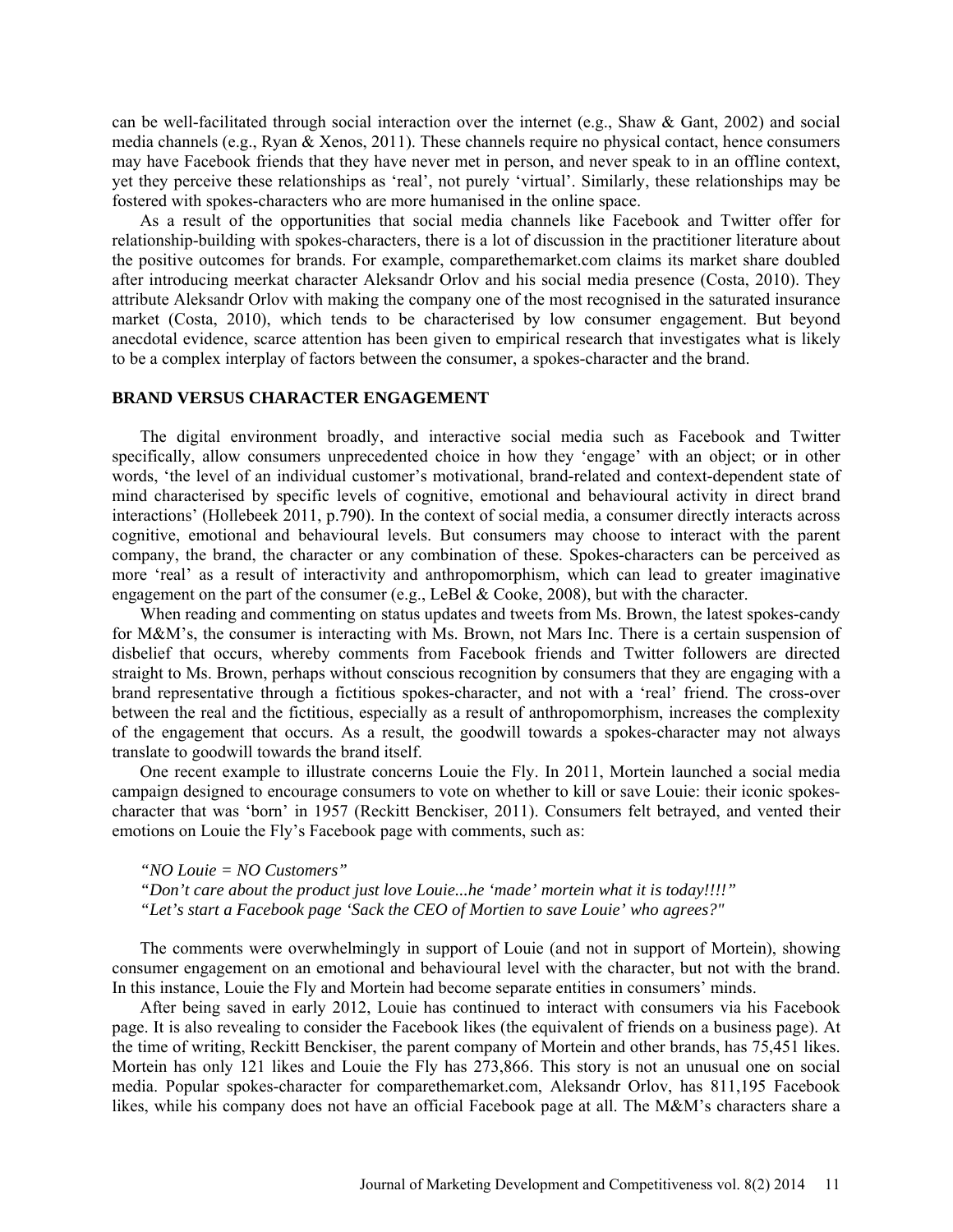Facebook page which has 3,970,196 likes, while the parent company of M&Ms, Mars Inc, has only 6,745 likes.

Evidence suggests that consumers are engaging with brand *characters* via social media, but brand managers need to consider whether this engagement is transferring to the brand itself, and ultimately, leading to brand outcomes like loyalty and sales. Companies may be at risk of creating spokes-characters that are so engaging that consumers lose interest in the brand behind the character.

### **RESEARCH QUESTIONS**

Limited research is available on how the aforementioned interactions occur, and whether they are actually of benefit to the brand represented by the spokes-character. While previous research on spokescharacters and how they operate is available (e.g., Garretson & Niedrich, 2004; Phillips & Lee, 2005), none have studied interactions on social media like Facebook and Twitter, and what this might mean for the brand.

The following research questions are proposed in order to begin to fill the gap in both theoretical and practical knowledge that has been left in the wake of rapid technological development:

- 1. How do consumers interact with spokes-characters on social media?
- 2. What value do online spokes-character interactions have for consumers?
- 3. How does spokes-character engagement influence brand outcomes?

We propose that technology may in fact create distance between brands and consumers through the very tool marketers are employing to try and foster relationships: spokes-characters. In order to test these questions, a multistage study is required, involving firstly observation of interactions between consumers and a character/brand on social media, followed by overt questioning of consumers to determine the value derived and subsequent brand outcomes. Given that consumers may be unaware that anthropomorphism has occurred, experimental research will be particularly appropriate to test these relationships. A proposed model is presented at Figure 2.

> **FIGURE 2 PROPOSED MODEL**



#### **CONCLUSION**

Spokes-characters have long been used in traditional marketing communications as brand and product representatives, and have shown they have a high degree of longevity owing to their ability to change with current culture and technology. Technology potentially offers new opportunities to create engaging relationships between spokes-characters and consumers, but ultimately the over-arching goal to create positive brand outcomes must not be forgotten; spokes-characters are but a tool to try and facilitate these outcomes. It is not enough to create an engaging character that consumers care about, interact with and emulate in their attitudes and behaviours. Strong links between the brand and the character are just as important, if not more important, than the relationship between the character and the consumer. In a world where we have both human and cartoon 'friends' that we have never met, the line between fantasy and